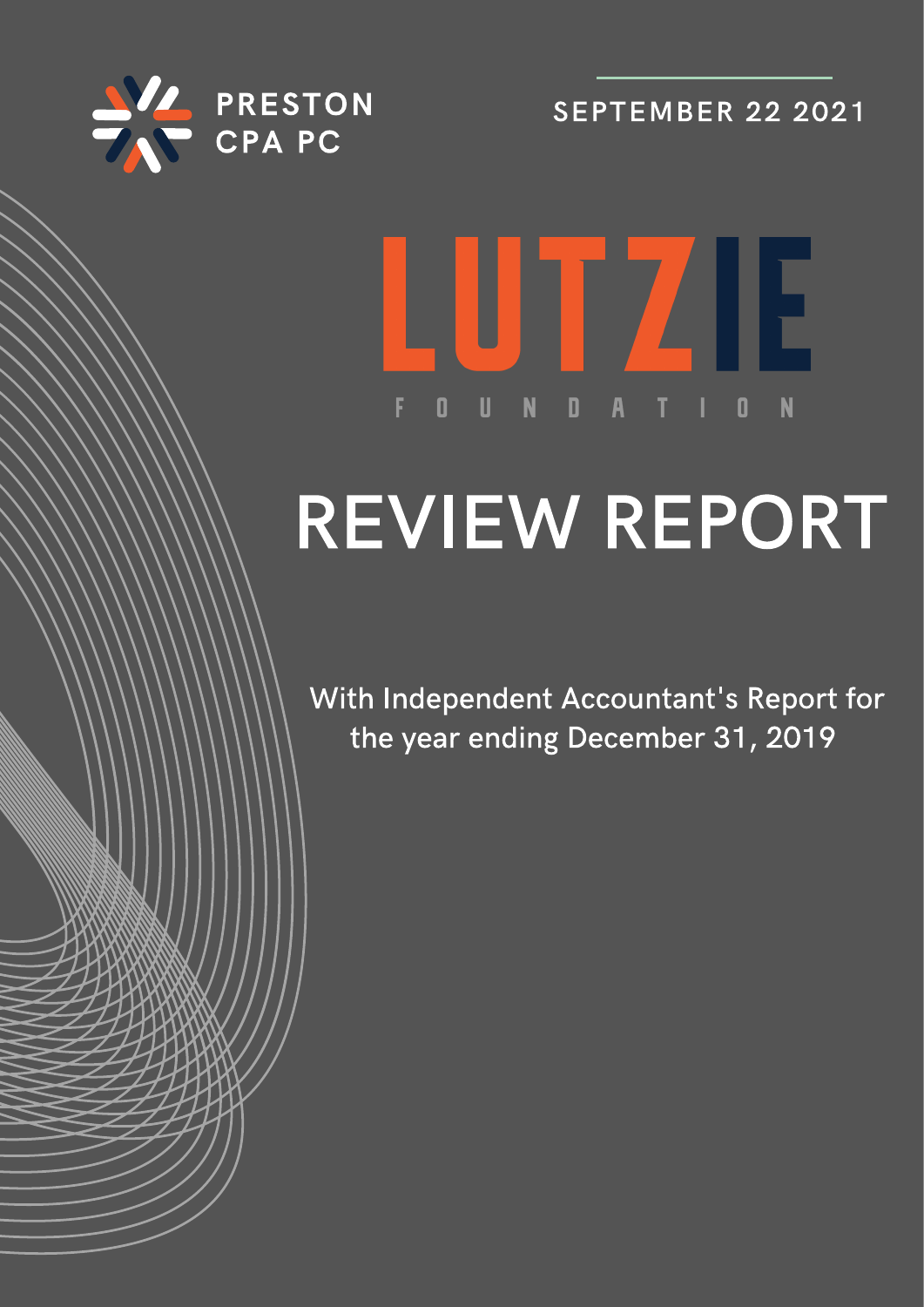

# CERTIFIED PUBLIC ACCOUNTANTS & ADVISORS

50 HURT PLAZA SE SUITE 1438 ● ATLANTA, GA 30303 ● (404) 214-5007 office ● www.prestoncpa.com

# **LUTZIE 43 FOUNDATION**

# **(A NON-PROFIT ORGANIZATION)**

# **TABLE OF CONTENTS**

|                                          | Page |
|------------------------------------------|------|
| <b>Independent Accountant's Report</b>   | 3    |
| <b>Statement of Financial Position</b>   | 5    |
| <b>Statement of Activities</b>           | 6    |
| <b>Statement of Cash Flows</b>           |      |
| <b>Notes to the Financial Statements</b> | 8-11 |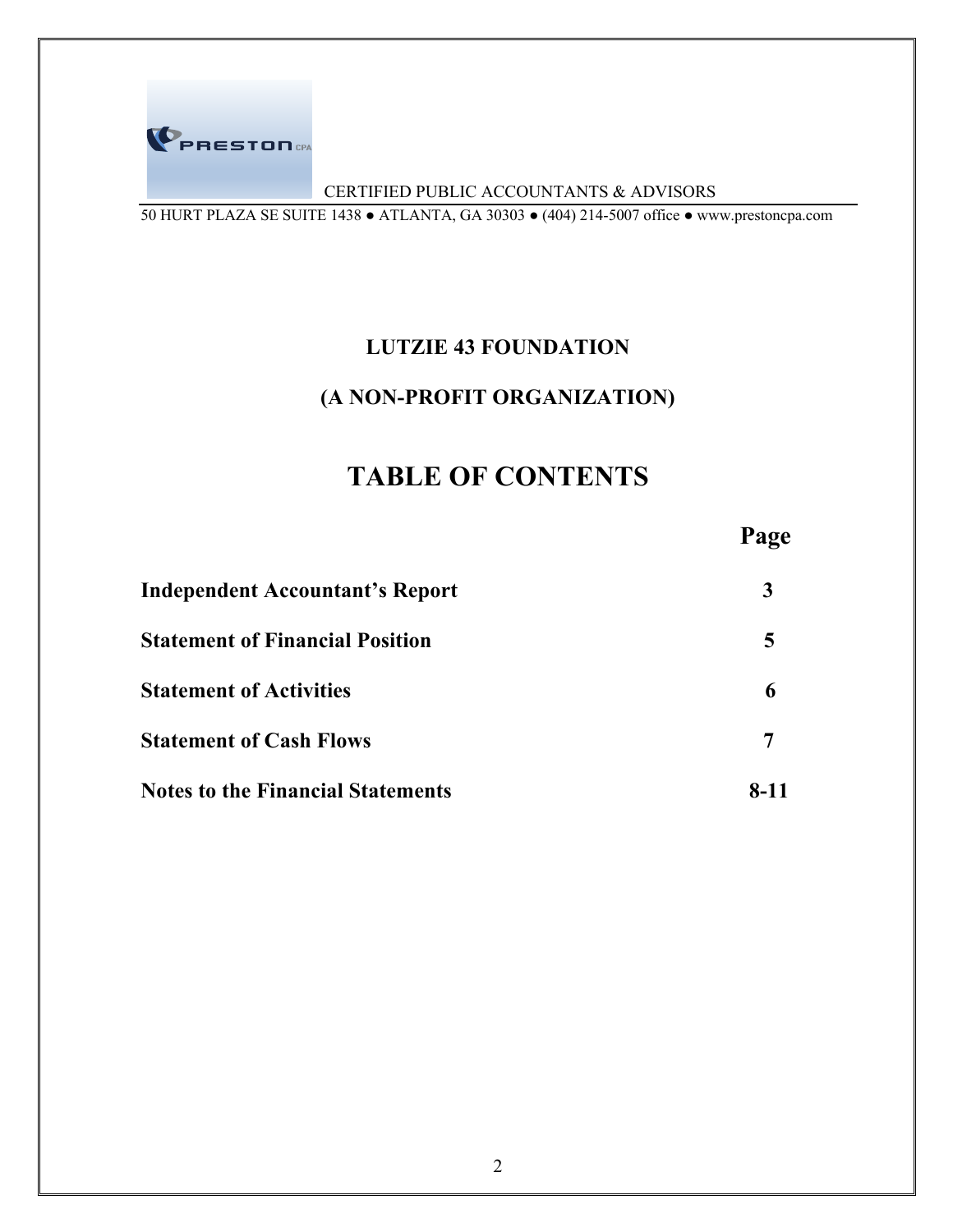

## CERTIFIED PUBLIC ACCOUNTANTS & ADVISORS

50 HURT PLAZA SE SUITE 1438 ● ATLANTA, GA 30303 ● (404) 214-5007 office ● www.prestoncpa.com

# INDEPENDENT ACCOUNTANT'S REPORT

To the Board of Directors of Lutzie 43 Foundation c/o Michael Lutzenkirchen 1460 Woodstock Rd Roswell, GA 30075

We have reviewed the accompanying financial statements of Lutzie 43 Foundation which comprise the statement of financial position as of December 31, 2019 and the related statement of activities and cash flows for the year then ended, and the related notes to the financial statements. A review includes primarily applying analytical procedures to management's financial data and making inquiries of management. A review is substantially less in scope than an audit, the objective of which is the expression of an opinion regarding the financial statements as a whole. Accordingly, we do not express such an opinion.

# **Management's Responsibility for the Financial Statements**

Management is responsible for the preparation and fair presentation of these financial statements in accordance with accounting principles generally accepted in the United States of America; this includes the design, implementation, and maintenance of internal control relevant to the preparation and fair presentation of financial statements that are free from material misstatement whether due to fraud or error.

#### **Accountant's Responsibility**

Our responsibility is to conduct the review engagement in accordance with Statements on Standards for Accounting and Review Services promulgated by the Accounting and Review Services Committee of the AICPA. Those standards require us to perform procedures to obtain limited assurance as a basis for reporting whether we are aware of any material modifications that should be made to the financial statements for them to be in accordance with accounting principles generally accepted in the United States of America. We believe that the results of our procedures provide a reasonable basis for our conclusion.

# **Change in Accounting Principle**

As described in Note 2 to the financial statements, the Organization has adopted ASU 2014-09, *Revenue from Contracts with Customer (Topic 606)* and ASU 2018-08, *Clarifying the Scope and the Accounting Guidance for Contributions Received and Contributions Made (Topic 958).* Our opinion is not modified with respect to these matters.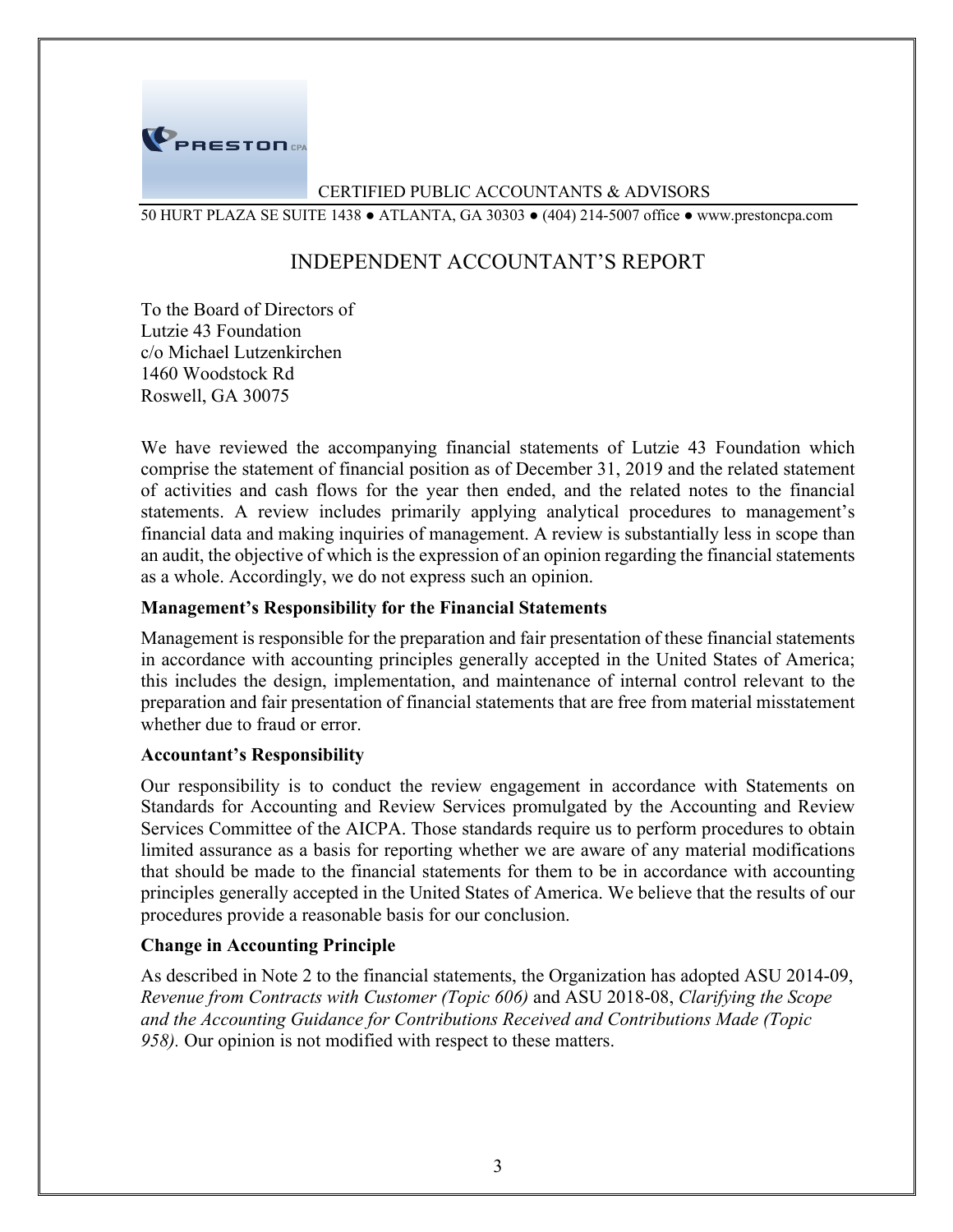# **Accountant's Conclusion**

Based on our review, we are not aware of any material modifications that should be made to the accompanying financial statements in order for them to be in accordance with accounting principles generally accepted in the United States of America.

 $\sqrt{u}$ 

Preston CPA P.C. Atlanta, GA September 22, 2021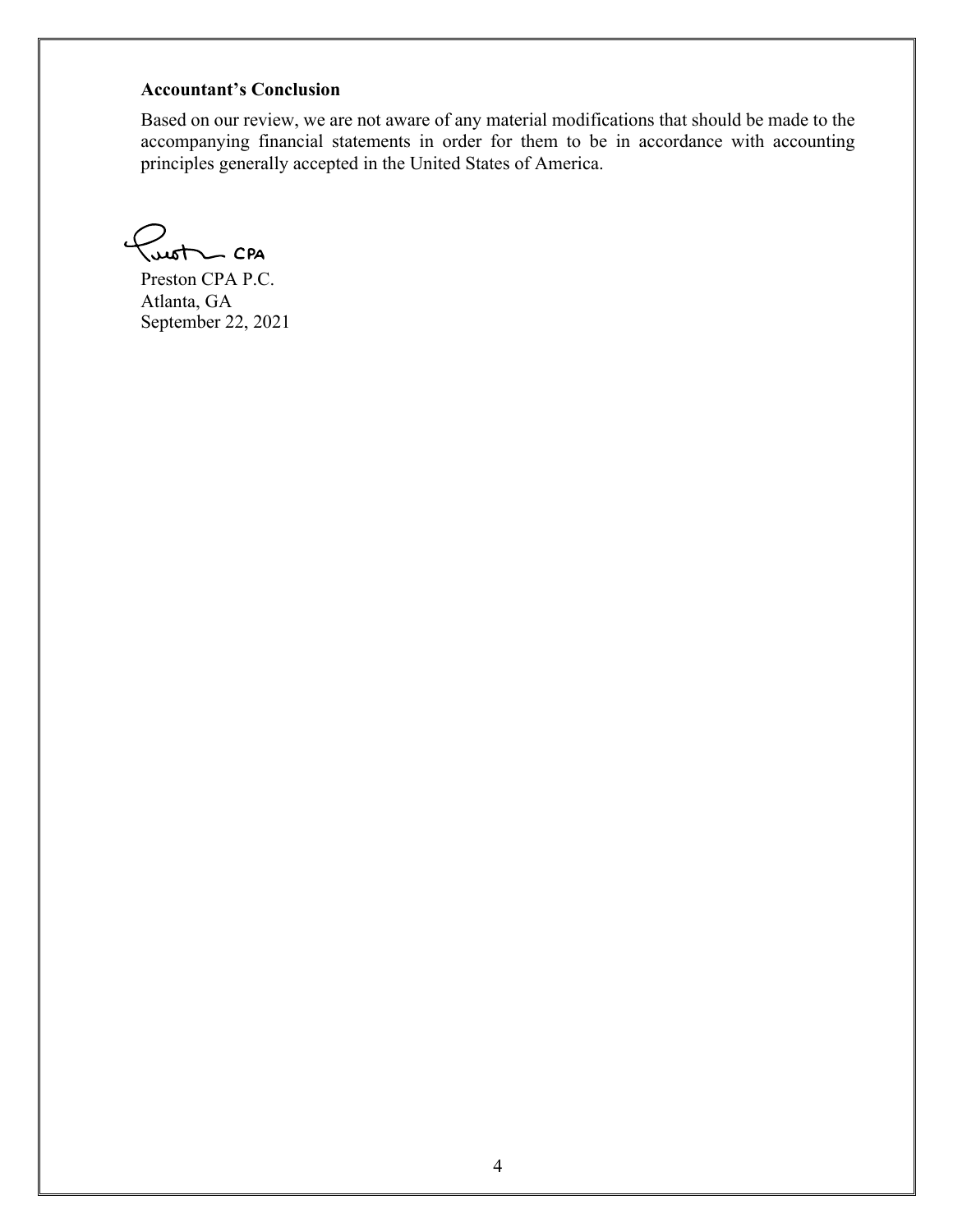# **LUTZIE 43 FOUNDATION STATEMENTS OF FINANCIAL POSITION FOR THE YEAR ENDING DECEMBER 31, 2019 (With Summarized Financial Information for the Year Ended December 31, 2018)**

## **ASSETS**

|                                           | 2019             | 2018             |
|-------------------------------------------|------------------|------------------|
| <b>CURRENT ASSETS</b>                     |                  |                  |
| Cash and Cash Equivalents                 | \$421,061        | \$511,735        |
| <b>Accounts Receivable</b>                | 46,189           | 127,828          |
| Other Receivable                          | 7,386            | 17,982           |
| <b>TOTAL CURRENT ASSETS</b>               | \$474,636        | \$657,545        |
| <b>TOTAL ASSETS</b>                       | \$474,636        | \$657,545        |
| <b>LIABILITIES &amp; OWNER'S EQUITY</b>   |                  |                  |
| <b>CURRENT LIABILITIES</b>                |                  |                  |
| <b>Accounts Payable</b>                   | \$13,743         | \$16,194         |
| Credit Card Payable                       | 5,520            | 7,757            |
| <b>Deferred Revenues</b>                  | 6,000            | 3,000            |
| Scholarships Payable                      | 4,567            | 4,567            |
| <b>Accrued Expenses</b>                   |                  | 521              |
| <b>TOTAL LIABILITIES</b>                  | \$29,830         | \$32,039         |
| <b>NET ASSETS</b>                         |                  |                  |
| <b>Unrestricted Net Assets</b>            | 625,506          | 429,358          |
| Prior Period Adjustment                   |                  | (117)            |
| Net Income (Loss)                         | (180,700)        | 196,265          |
| <b>TOTAL NET ASSETS</b>                   | 444,806          | 625,506          |
| <b>TOTAL LIABILITIES &amp; NET ASSETS</b> | <u>\$474,636</u> | <u>\$657,545</u> |

**See accompanying notes and Independent Accountant's Report**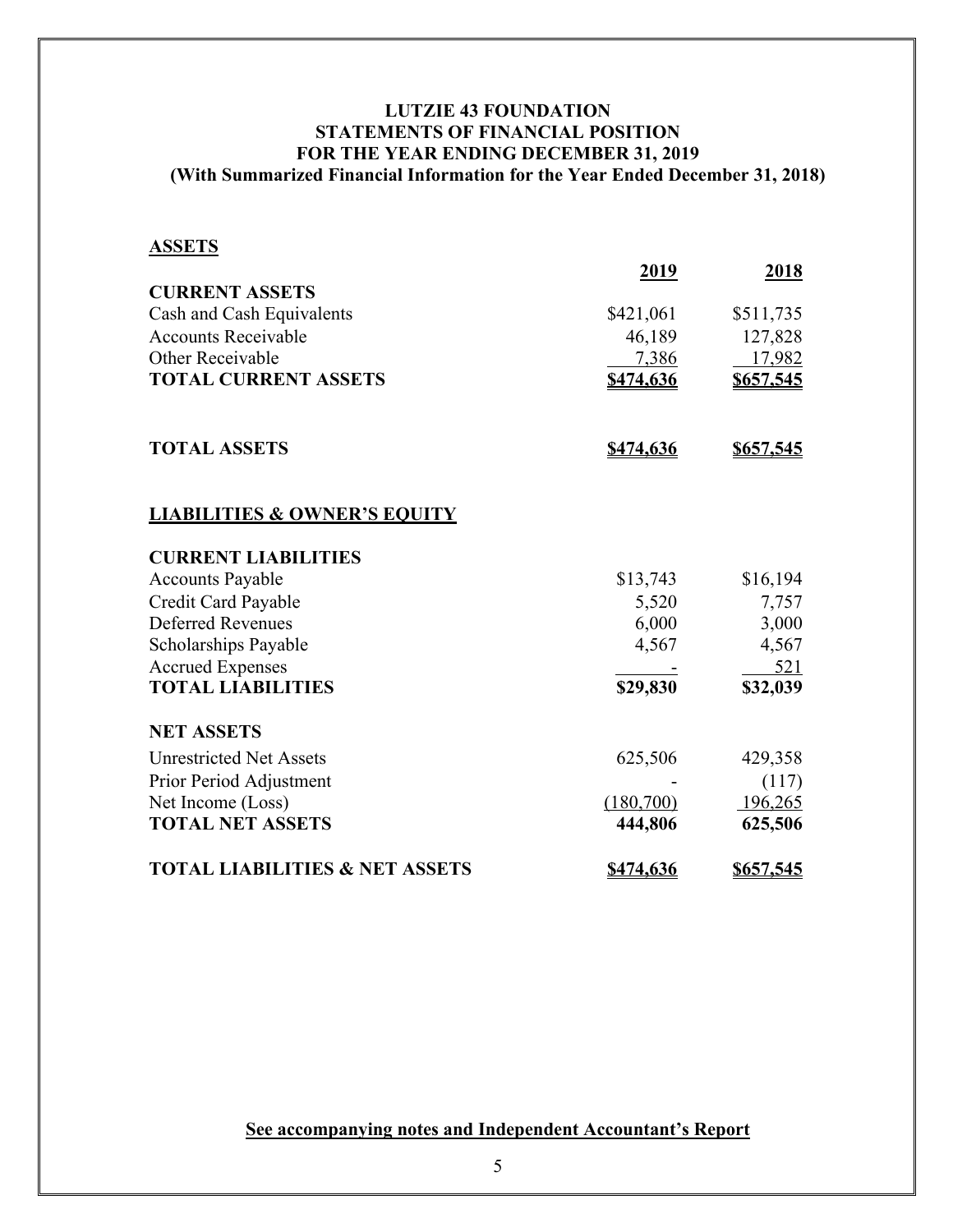# **LUTZIE 43 FOUNDATION STATEMENT OF ACTIVITIES FOR THE YEAR ENDING DECEMBER 31, 2019 (With Summarized Financial Information for the Year Ended December 31, 2018)**

|                                   | Without         | With         |             |           |
|-----------------------------------|-----------------|--------------|-------------|-----------|
|                                   | Donor           | Donor        | 2019        | 2018      |
|                                   | Restrictions    | Restrictions | Total       | Total     |
| <b>REVENUES &amp; GRANTS</b>      |                 |              |             |           |
| <b>Direct Public Grants:</b>      |                 |              |             |           |
| <b>Foundation Grants</b>          | $\mathcal{S}$ - | \$17,000     | \$17,000    | \$268,300 |
|                                   |                 |              |             |           |
| <b>Direct Public Support:</b>     |                 |              |             |           |
| Donations-Corporate/Individuals   | 124,237         |              | 124,237     | 125,601   |
| <b>Fundraiser Events</b>          | 266,307         |              | 266,307     | 241,439   |
| Program Income                    | 176,485         |              | 176,485     | 128,583   |
| <b>Total Direct Revenue</b>       | 567,029         | 17,000       | 584,029     | 763,923   |
| Interest Income                   | 4,266           |              | 4,266       | 332       |
| Miscellaneous Income              | 5,610           |              | 5,610       | 100       |
| <b>In-kind Donations</b>          |                 |              |             | 2,500     |
| Net assets released from res      | 17,000          | (17,000)     |             |           |
| <b>TOTAL REVENUES</b>             | \$593,905       |              | \$593,905   | \$766,855 |
| <b>GROSS PROFIT</b>               | \$593,905       |              | \$593,905   | \$766,855 |
| <b>PROGRAM EXPENSES:</b>          |                 |              |             |           |
| <b>Management Fees</b>            | \$136,950       |              | \$136,950   | \$113,503 |
| Travel & Meetings                 | 30,054          |              | 30,054      | 30,021    |
| Salaries & Wages - Program        | 101,652         |              | 101,652     | 64,458    |
| Facility & Communication          | 83,886          |              | 83,886      | 84,225    |
| Scholarship & Gift Awards         | 70,077          |              | 70,077      | 58,230    |
| Apparel                           | 138,409         |              | 138,409     | 61,265    |
| Marketing                         | 76,726          |              | 76,726      | 17,921    |
| Other Program Expenses            | 36,605          |              | 36,605      | 30,812    |
| <b>Total Program Expenses</b>     | \$674,359       | Ξ            | \$674,359   | \$460,435 |
| <b>Fundraising Expenses</b>       | 7,535           |              | 7,535       | 9,488     |
| <b>G&amp;A EXPENSES:</b>          |                 |              |             |           |
| Admin Salaries                    | 33,884          |              | 33,884      | 27,625    |
| Insurance                         | 3,563           |              | 3,563       | 2,415     |
| In-Kind expenses                  |                 |              |             | 2,500     |
| Other G&A Expenses                | 55,264          |              | 55,264      | 68,127    |
| <b>Total G&amp;A Expenses</b>     | 92,711          |              | 92,711      | 100,667   |
| <b>TOTAL EXPENSES</b>             | \$774,605       |              | \$774,605   | \$570,590 |
| <b>Change in net assets</b>       | (\$180,700)     |              | (\$180,700) | 196,265   |
| <b>Without Donor Restrictions</b> | 625,506         |              | 625,506     | 429,358   |
| <b>Prior Period Adjustments</b>   |                 |              |             | (117)     |
|                                   | \$444,806       |              | \$444,806   | \$625,506 |
| Net Assets, End of year           |                 |              |             |           |

**See accompanying notes and Independent Accountant's Report**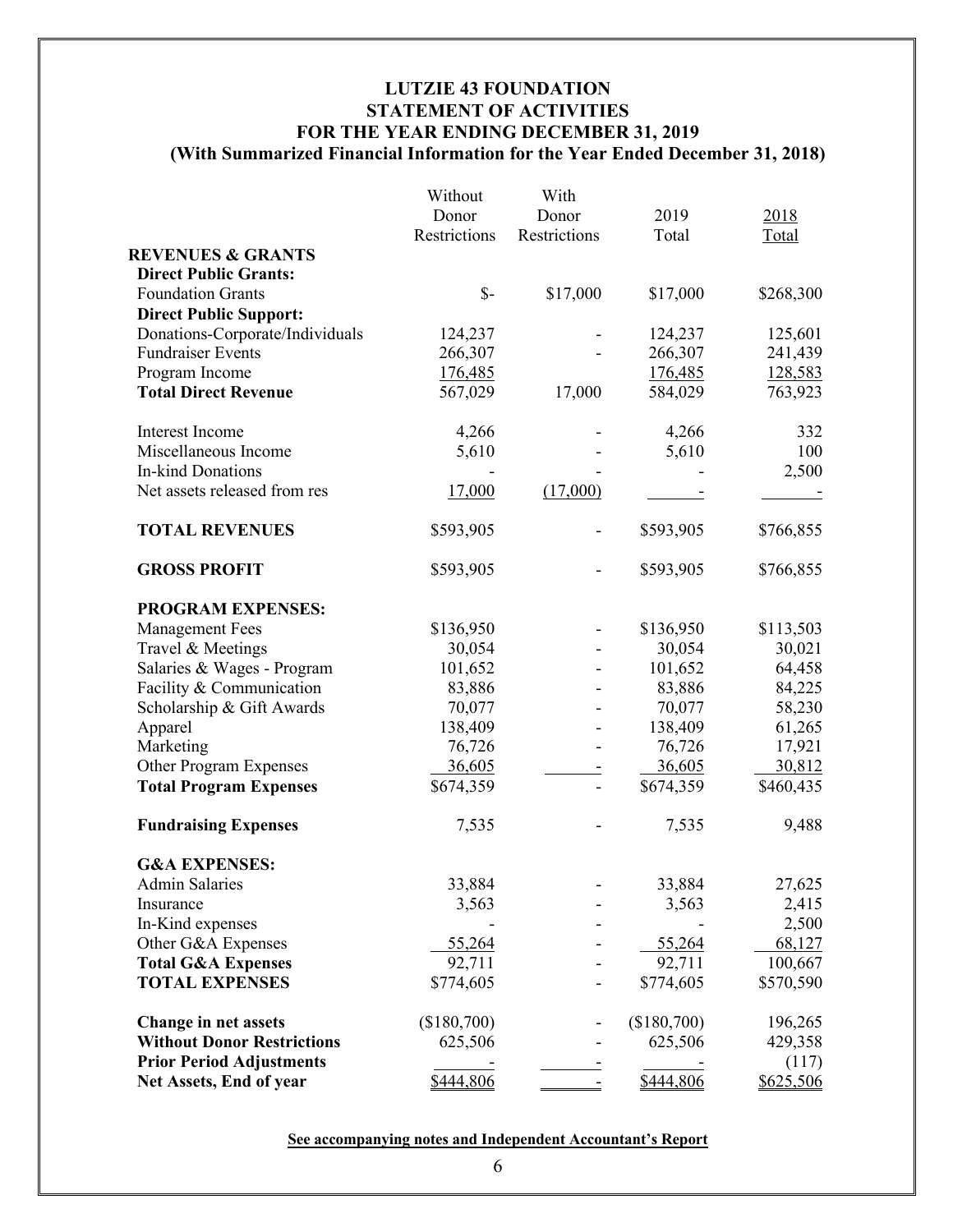# **LUTZIE 43 FOUNDATION STATEMENT OF CASH FLOWS FOR THE YEAR ENDING DECEMBER 31, 2019 (With Summarized Financial Information for the Year Ended December 31, 2018)**

|                                                 | 2019        | 2018       |
|-------------------------------------------------|-------------|------------|
| <b>CASH FLOWS FROM RATING ACTIVITIES</b>        |             |            |
| Net Income (Loss)                               | (\$180,700) | \$196,265  |
| Adjustments to reconcile net income to net cash |             |            |
| Provided by operating activities:               |             |            |
| Change in Accounts Receivable                   | 81,279      | (113, 185) |
| Changes in Other Receivables                    | 3,028       | (17, 495)  |
| Change in Investments                           | 7,568       | 2,573      |
| Change in Accounts Payable                      | (2,451)     | (353)      |
| Change in Other Liabilities                     | (2,398)     | 3,101      |
| Change in Deferred Revenue                      | 3,000       | (8,011)    |
| Change in Scholarship Payable                   |             | (6,220)    |
| Change in Accrued expenses                      |             | (536)      |
| Net cash provided by operating activities       | (90,674)    | 56,139     |
| <b>NET INCREASE (DECREASE) IN CASH</b>          | (90, 674)   | 455,596    |
| CASH AND CASH EQUIVALENTS, BEG OF YEAR          | 511,735     | 332,425    |
| CASH AND CASH EQUIVALENTS, END OF YEAR          | \$421,061   | \$511,735  |

**See accompanying notes and Independent Accountant's Report**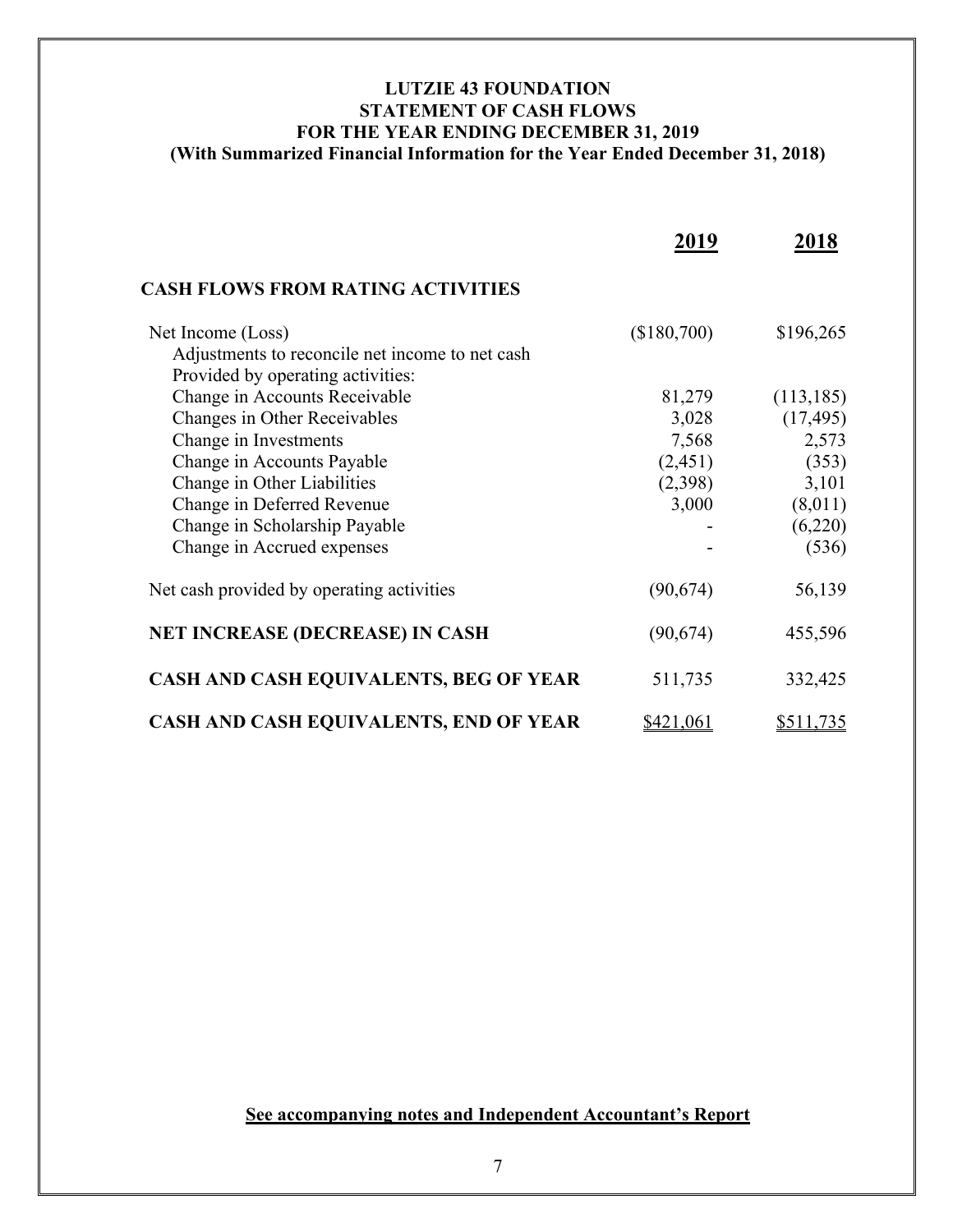# **1. ORGANIZATION AND OPERATIONS**

#### **Nature of Business**

Lutzie 43 Foundation was established in loving memory of Philip Lutzenkirchen shortly after his death in 2014. The objective of the Foundation is to pass on Philip's many remarkable characteristics in terms of community service, leadership, and service to others. The Foundation's motto for young students and athletes is to "Live like Lutz, Love like Lutz, and Learn from Lutz", reflecting our desire to help others live out the many positive character attributes that Philip displayed. One of the missions is to reduce the number of deaths and accidents due to distracted and impaired driving. The 43 Key Seconds curriculum is designed to be flexible to be used in many forums from schools to government, from one day events to off-season (or in season) programs. Participants in the program will be eligible to pursue "Prepared for Life - PFL Scholarship" rewarding individuals displaying outstanding character in their communities.

# **2. SUMMARY OF SIGNIFICANT ACCOUNTING POLICIES**

The Financial Statements of the organization have been prepared on the accrual basis in accordance with Generally Accepted Accounting Principles. Income is recognized when earned by the Organization.

#### Basis of accounting and financial statement presentation

The financial statements have been prepared on the accrual basis of accounting which recognized support and revenue when earned and expenses when incurred.

Net assets and changes therein are classified as follows:

• *Net assets without donor restrictions* – net assets not subject to donor-imposed stipulations. Net assets without donor restrictions includes a board-designated operating reserve for sustainability and funds available for normal operations to support toward the mission of the organization. There is an annual budget generated for these operational expenses.

*Net assets with donor restrictions* – net assets whose use for Lutzie 43 is limited by donorimposed stipulations that either expire by passage of time or can be filled and removed by actions of Lutzie 43, as well as net assets subject to donor-imposed stipulations that required they be maintained in perpetuity.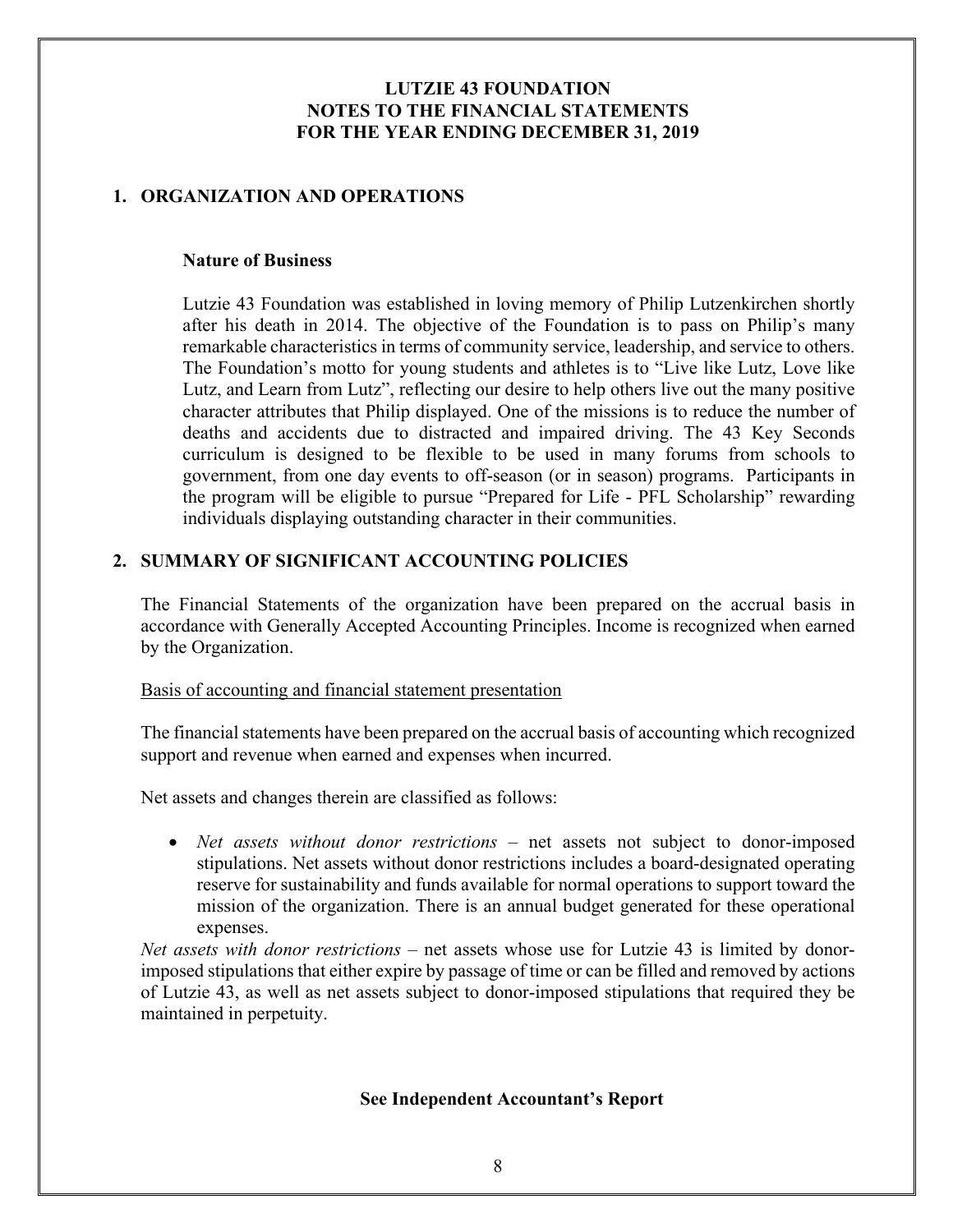#### Change in accounting principle

Financial Accounting Standards Board ("FASB") issued Accounting Standards Update (ASU 2014-09, *Revenue from Contracts with Customers (Topic 606),* which provides a five-step analysis of contracts to determine when and how revenue is recognized and replaces most existing revenue recognition guidance in U.S. GAAP. The core principle of the new guidance is that an entity should recognize revenue to reflect the transfer of goods and services to customers in an amount equal to the consideration the entity receives or expects to receive. Revenue from contributions and investment income are not impacted by this new standard. Lutzie 43 adopted ASU 2014-09 with a date of initial application of January 1, 2019, using the full retrospective method. The adoption of ASU 2014-09 did not have an impact of Lutzie 43's financial statements.

In June 2018, the FASB issued ASU 2018-08, *Clarifying the Scope and the Accounting Guidance for Contributions Received and Contributions Made (Topic 958),* which clarifies the criteria for evaluating whether a transaction is a contribution or an exchange transaction and whether a contribution is conditional or unconditional. Lutzie 43 adopted ASU 2018-08 with a date of the initial application of January 1, 2019, using the modified prospective method. The adoption of ASU 2018-08 did not have a significant impact on Lutzie 43's financial position, results of operations, or cash flows. Lutzie 43 has evaluated contributions received and has determined that there is no change as a result of the adoption of the standard.

#### Concentration of credit risk

Lutzie 43's financial instruments consist primarily of cash and cash equivalents. Cash balances has not exceeded Federal Deposit Insurance Corporation (FDIC) limits on insurable amounts; therefore, credit risk is low.

#### Cash and Cash Equivalents

For purposes of reporting cash flows, cash is defined as cash on hand, amounts held at Financial Institutions, and short-term highly liquid investments that are readily convertible to known amounts of cash. The Organization does not hold short-term investments that will mature three months or less.

#### Property and Equipment

Equipment, furniture, and fixtures are stated at cost. Expenditures for maintenance and repairs are charged to expenses as incurred. Any cost to extend the lives of property is capitalized. Depreciation of property and equipment is computed using the straight line, method over five to fifteen years. The organization does not have major fixed assets listed on the books. Depreciation for the year ended December 31, 2019 is \$0.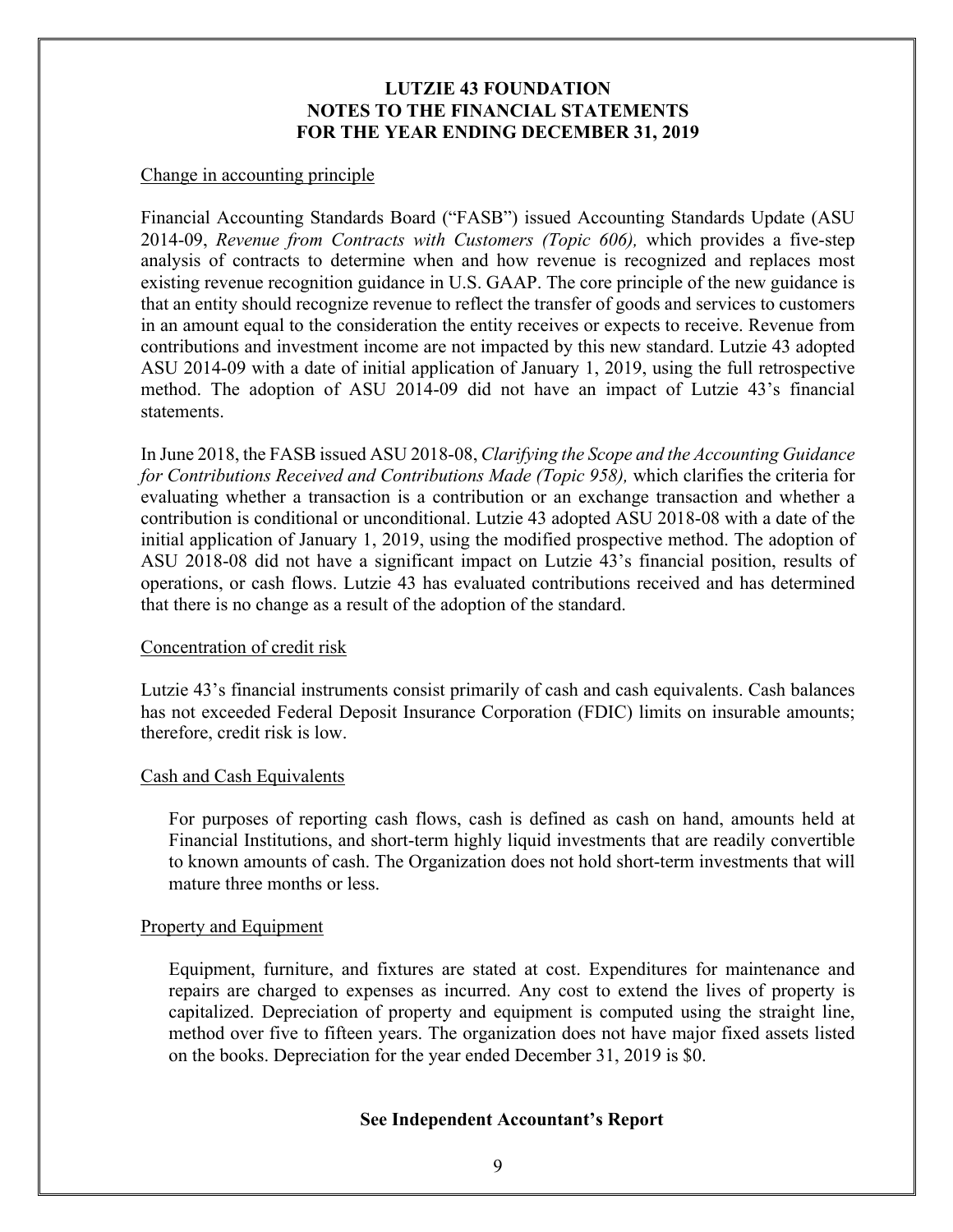#### Revenue recognition

Contributions are recognized as revenue when they are received or unconditionally promised as prescribed by ASC 958 – 605, *Not-for-Profit Entities – Revenue Recognitions* ("ASU 958 -605"). Lutzie 43 reports gifts or cash and other assets as support with donor restrictions if they are received with donor stipulations that limit the use of the donated assets. When a donor stipulation expires, donor restrictions are reclassified to net assets without restrictions and reported as net assets released from restriction.

Donor-restricted contributions whose restrictions are met in the same reporting period as contribution is recorded as contributions with donor restrictions and net assets released from restriction as donor restrictions are met.

#### Use of estimates

The preparation of financial statements in conformity with accounting principles generally accepted in the United States of America ("GAAP") requires management to make estimates and assumptions that affect certain reported amounts and disclosures. Accordingly, actual results could differ from those estimates.

#### Income Taxes

Lutzie 43 Foundation, Inc. is a nonprofit corporation exempt from Federal income e taxes under the provisions of Section  $501(c)(3)$  of the Internal Revenue Code. Therefore, these financial statements contain no provision for such taxes. Informational returns are filed annually with federal authority.

#### **3. CONTINGENCIES**

Lutzie 43 accounts for legal proceedings and claims which arise in the ordinary course of business. In the opinion of management, the amount of ultimate liability with respect to such actions will not materially affect the financial position or results of operation of Lutzie 43.